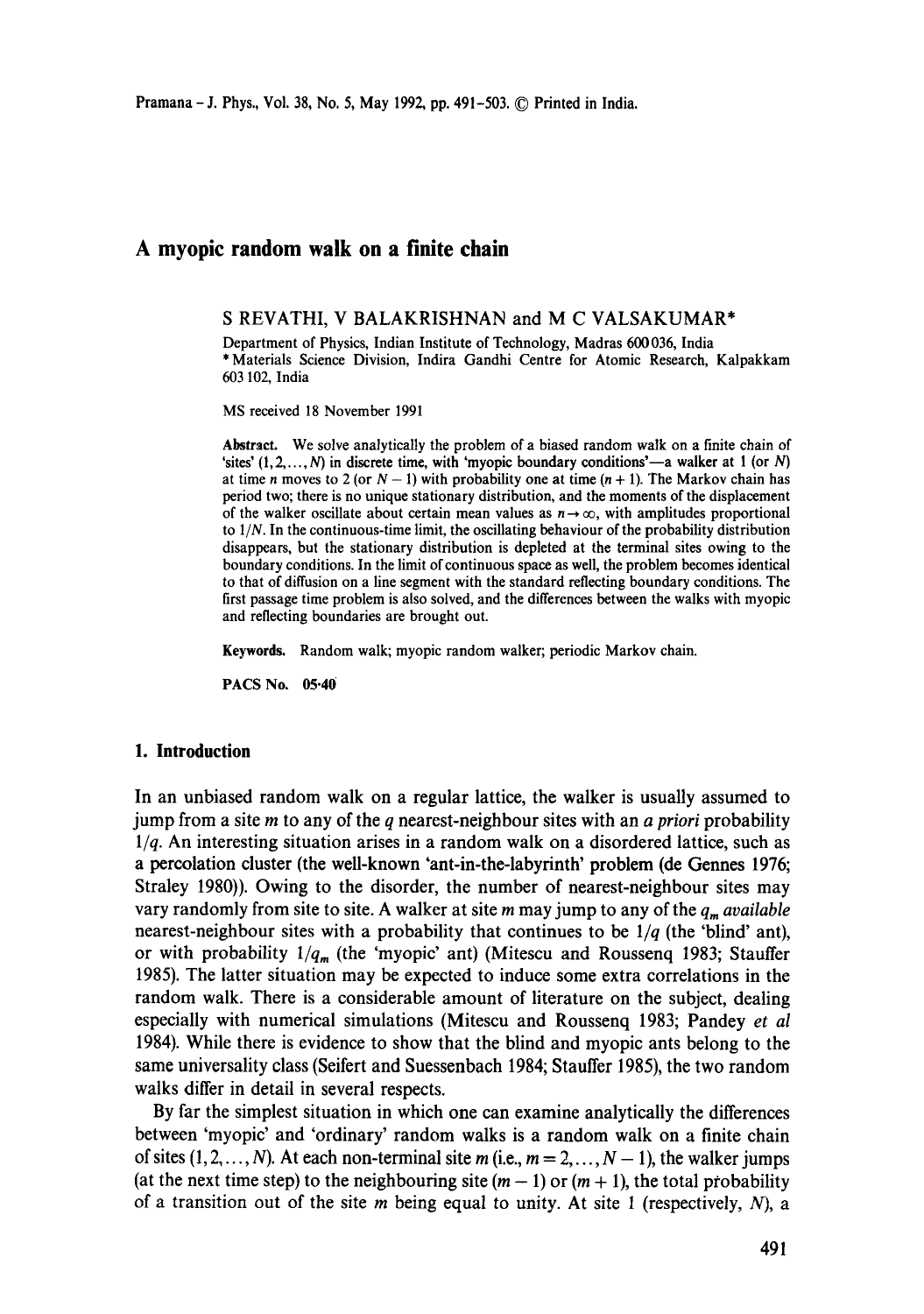myopic walker would jump at the next transition to site 2 (respectively,  $N - 1$ ) with probability one, as sites 1 and N have just a single nearest-neighbour each. In contrast, the reflecting boundary conditions one usually imposes (in 'probability-conserving' random walks without traps, absorbers, exit points, etc.) imply, in the present instance, that the walker has a non-zero probability of *remaining* at site 1 (or N) after the next time step. This difference in the behaviour of the walker at the terminal sites enables us to understand, in a simple model that can be solved analytically, at least some of the interesting features of a myopic random walk. In a slight abuse of language, we shall refer to myopic (as opposed to reflecting) boundaries or boundary conditions, although it is the walker who is myopic.

We solve the problem of a myopic random walk on a finite linear chain in discrete time, and in the presence of a uniform bias. There is no unique equilibrium distribution. We examine the asymptotic behaviour of the probability distribution, and also that of the mean displacement and the mean squared displacement of the walker. In contrast to the case of reflecting boundaries, these quantities oscillate asymptotically with amplitudes proportional to  $N^{-1}$ , the inverse of the system size. Although the oscillatory behaviour disappears in the continuous-time limit, and a unique equilibrium distribution is reached asymptotically, this distribution displays a depletion at the terminal sites 1 and N because of the boundary conditions. In the limit of continuous space as well, the differences between myopic and reflecting boundary conditions disappear altogether. The first passage time from one site to another is also studied, providing further insight into the role played by myopic boundary conditions in the random walk.

#### **2. The random walk**

#### 2.1 *The transition matrix*

Consider a random walk (RW) in discrete time  $n(= 0, 1, 2, ...)$  on the sites  $m = 1, 2, ..., N$ of a finite linear chain. The walker makes nearest-neighbour hops with probabilities  $Pr(m \rightarrow m + 1) = p$  for  $m \ge 2$ ,  $Pr(m \rightarrow m - 1) = q$  for  $m \le N - 1$ , where  $p + q = 1$ . Since the walker is myopic,  $Pr(1 \rightarrow 2) = Pr(N \rightarrow N - 1) = 1$ . The probability of the walker *remaining* at any site for more than a time step (sometimes called the sojourn probability at a site (Murthy and Kehr 1989)) is thus zero. Let  $P_n(m)$  be the probability that the walker is at site m at time n, and let  $P_n$  denote the column vector with elements

$$
(\mathbf{P}_n)_m = P_n(m), \quad m = 1, 2, \dots, N. \tag{1}
$$

Then the random walk is a Markov chain (Cox and Miller 1972; Feller 1972) with transition matrix M:

$$
\mathbf{P}_{n+1} = M\mathbf{P}_n \quad (n = 0, 1, 2, \ldots) \tag{2}
$$

where  $M$  is a tridiagonal matrix with

$$
M_{m+1,m} = p \quad (m \neq 1), \quad M_{21} = 1,
$$
  

$$
M_{m,m+1} = q \quad (m \neq N-1), \quad M_{N-1,N} = 1.
$$
 (3)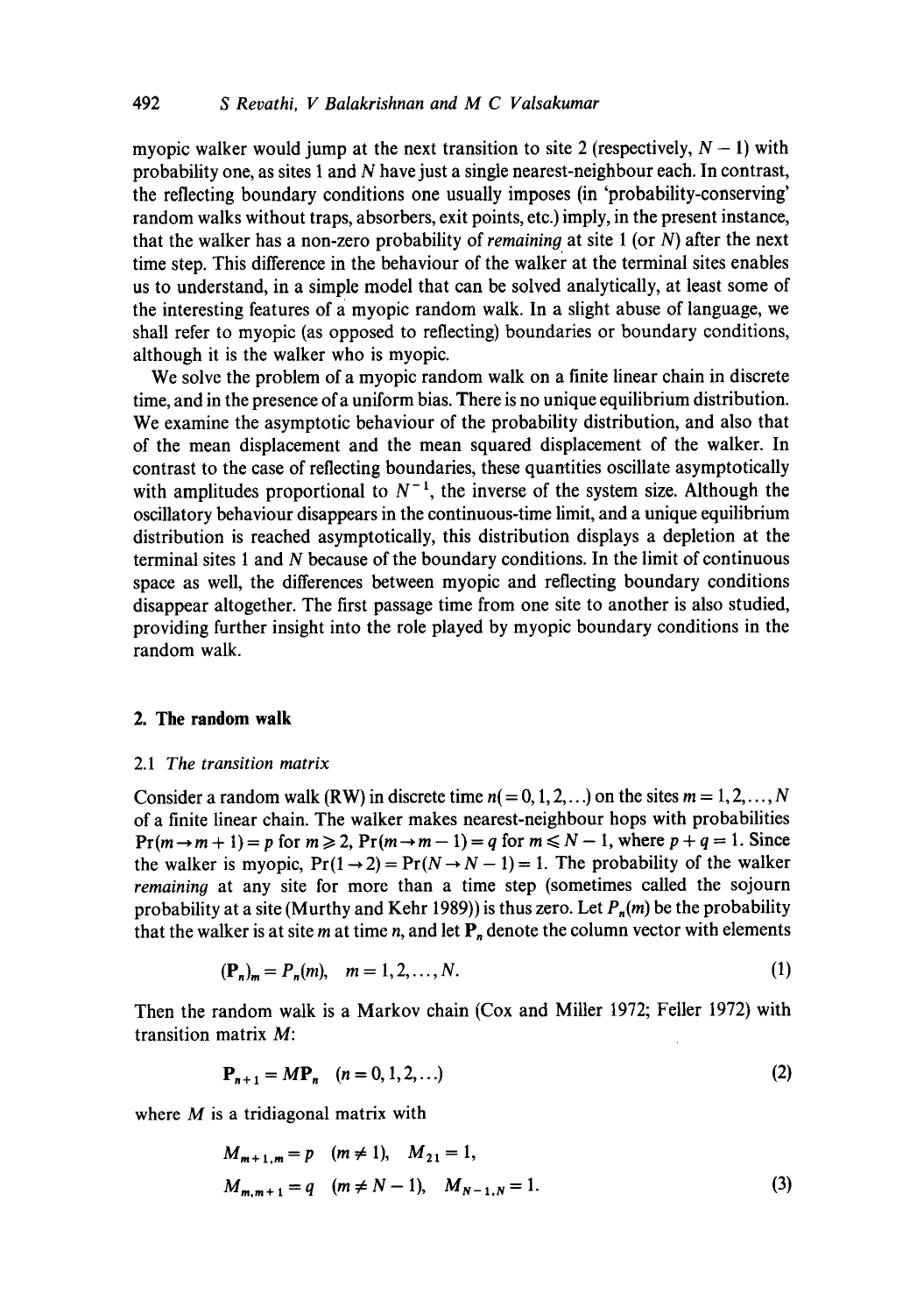We note that, in contrast, the transition matrix for a (biased) RW on a linear chain with standard reflecting barriers at the ends has  $M_{21} = p$ ,  $M_{N-1,N} = q$ , and moreover  $M_{11} = (1 - p) = q$ ,  $M_{NN} = (1 - q) = p$ . These nonzero diagonal elements at the ends arise because the walker can remain at site 1 or site  $N$  after a time step, after 'bouncing back' from the reflecting barriers imagined to be at positions  $1/2$  and  $N + \frac{1}{2}$  respectively. They are mainly responsible for the differences between the walks with reflecting and myopic boundaries.

The stochastic matrix M is irreducible and is not symmetric even in the unbiased case  $p = q$ . Its eigenvalues are

$$
\lambda_0 = 1, \lambda_r = 2(pq)^{1/2} \cos \theta_r \quad (r = 1, ..., N - 2), \lambda_{N-1} = -1,
$$
 (4)

where

$$
\theta_r = r\pi/(N-1). \tag{5}
$$

(In contrast, the eigenvalue spectrum for reflecting ends is given by  $\lambda_0 = 1$ ,  $\lambda_r = 2(pq)^{1/2}$  $cos(r\pi/N), r = 1, ..., N - 1$ .) The Frobenius-Perron theorem (Gantmacher 1959; Cox and Miller 1972) applied to M leads at once to the following conclusions:

The Markov chain is positive recurrent: each site m is visited infinitely often by the walker, with a finite mean time between successive visits. The existence of two eigenvalues ( $\lambda_0$ ,  $\lambda_{N-1}$ ) with unit modulus makes the Markov chain periodic, with period two: if the walker is at any site at time n, a return to that site is possible only at times  $n + 2$ ,  $n + 4$ ,.... The reason is that the probability of remaining at any site after a time step is zero. (In the reflecting-barrier case, the non-zero sojourn probability at a terminal site suffices to make the walk aperiodic.) Owing to the periodicity above, there is no unique equilibrium or stationary distribution given by  $\lim_{n\to\infty} P_n$ . Instead, the walker alternates between even-numbered and odd-numbered sites in successive time steps, retaining in this sense some memory of the starting point. These remarks will be made more precise shortly.

#### 2.2 *Oscillatory asymptotic behaviour*

The determination of the right and left eigenvectors  $\psi_r$ , and  $\phi_r^{\dagger}$  of the matrix M is sketched in the Appendices. In terms of these, the solution to (2) is

$$
\mathbf{P}_n = M^n \mathbf{P}_0 = \sum_{r=0}^{N-1} \lambda_r^n (\phi_r^{\dagger} \mathbf{P}_0) \psi_r,
$$
 (6)

for an arbitrary initial distribution  $P_0$ . Therefore, when *n* becomes very large,

$$
\mathbf{P}_n \rightarrow (\phi_0^{\dagger} \mathbf{P}_0) \psi_0 + (-1)^n (\phi_{N-1}^{\dagger} \mathbf{P}_0) \psi_{N-1}, \tag{7}
$$

because  $\lambda_r^n \rightarrow 0$  for the remaining  $(N-2)$  eigenvalues. As shown in Appendix A, the elements of  $\phi_0^{\dagger}$  and  $\phi_{N-1}^{\dagger}$  are given by

$$
\phi_0^{\dagger}(m) = 1, \quad \phi_{N-1}^{\dagger}(m) = (-1)^{m-1}.
$$
\n(8)

Therefore  $\phi_0^{\dagger} \mathbf{P}_0 = P_0(1) + \cdots + P_0(N) = 1$ . It is convenient to define the 'cyclic subsets' of sites  $C = (1, 3, 5, ...)$  and  $C' = (2, 4, 6, ...)$ , and call

$$
\sum_{m \in C} P_n(m) = P_n(C), \sum_{m \in C'} P_n(m) = P_n(C'), \tag{9}
$$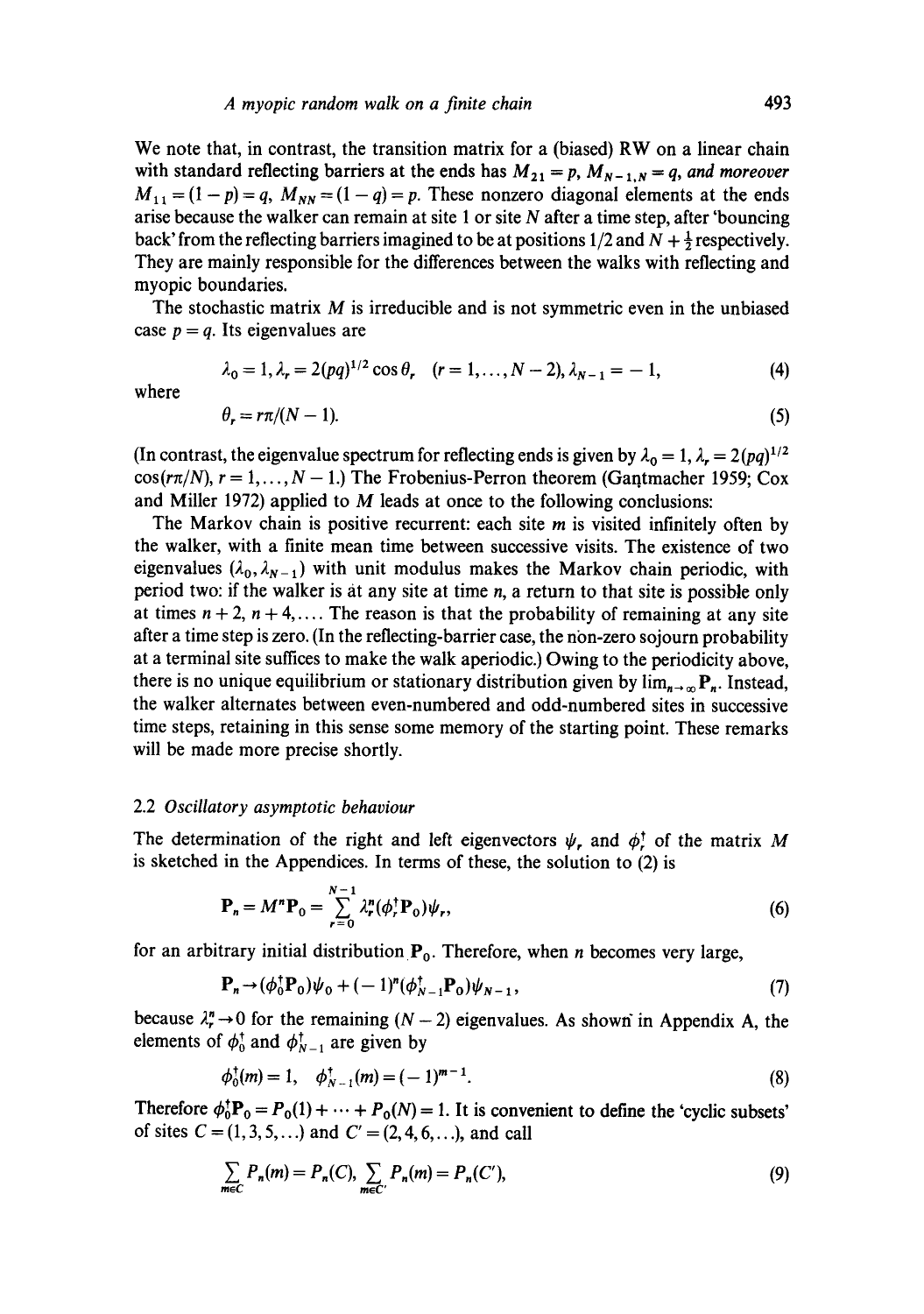with of course  $P_n(C) + P_n(C') = 1$  for each *n*. Further, we find (see Appendix A) that the elements of  $\psi_0$  and  $\psi_{N-1}$  are given by

$$
\psi_0(m) = \frac{1}{2} \left( \frac{p-q}{p^{N-1} - q^{N-1}} \right) q^{N-m-1} p^{m-2} \eta_m,
$$
\n(10)

$$
\psi_{N-1}(m) = (-1)^{m-1} \psi_0(m), \tag{11}
$$

where

$$
\eta_1 = p, \quad \eta_m = 1 \ (2 \le m \le N - 1), \quad \eta_N = q. \tag{12}
$$

Using the foregoing, the asymptotic behaviour of the probability is as follows:

$$
\lim_{n \to \infty} P_{2n}(m) = \begin{cases} 2P_0(C)\psi_0(m), & m \in C \\ 2P_0(C')\psi_0(m), & m \in C', \end{cases}
$$
 (13)

$$
\lim_{n \to \infty} P_{2n+1}(m) = \begin{cases} 2P_0(C')\psi_0(m), & m \in C \\ 2P_0(C)\psi_0(m), & m \in C' . \end{cases}
$$
 (14)

In particular, if the random walk starts from a definite site  $m_0$ ,  $P_0(m) = \delta_{m,m_0}$ . Then the conditional probability  $P_n(m|m_0)$  has the asymptotic behaviour

$$
P_n(m|m_0) \to [1 + (-1)^{n+m+m_0}] \psi_0(m). \tag{15}
$$

It is easily verified that  $\Sigma \psi_0(m\epsilon C) = \Sigma \psi_0(m\epsilon C') = 1/2$ , so that the normalization of  $P_n(m|m_0)$  is retained in (15). The oscillatory behaviour implied by (15) is smoothed out by taking a time average: from the explicit solution for  $P_n(m|m_0)$  to be presented further on, we can show that

$$
\lim_{n \to \infty} (1/n) \sum_{n'=1}^{n} P_{n'}(m|m_0) = \psi_0(m). \tag{16}
$$

The oscillatory behaviour of  $P_n$  is seen most clearly from the relationship

$$
P_n(C) = P_{n+1}(C') = P_{n+2}(C) \tag{17}
$$

which is valid for all  $n$ . This relation is evidently true because the sojourn probability at any site (including the end points) is zero, and there are no absorbing barriers. Equation (17) can also be established formally from the solution for  $P_n$ , eq. (6): writing  $\psi_r(C) = \Sigma \psi_r(m \in C)$  and  $\psi_r(C') = \Sigma \psi_r(m \in C')$ , the relation  $M\psi_r = \lambda_r \psi_r$  can be used to show that

$$
\lambda_r \psi_r(C) = \psi_r(C'), \quad \lambda_r \psi_r(C') = \psi_r(C)
$$
\n(18)

for *each* eigenvalue. (We do not need to use the explicit solution for  $\psi_r$ , in doing so, merely the relation  $p + q = 1$ .) Equation (17) follows at once.

### 2.3 *Exact solution for*  $P_n(m|m_0)$

For a random walker starting from a specific site  $m_0$  at time 0, the conditional probability to be at site  $m$  at time  $n$  is given by

$$
P_n(m|m_0) = \sum_{r=0}^{N-1} \lambda_r^n \phi_r^{\dagger}(m_0) \psi_r(m). \tag{19}
$$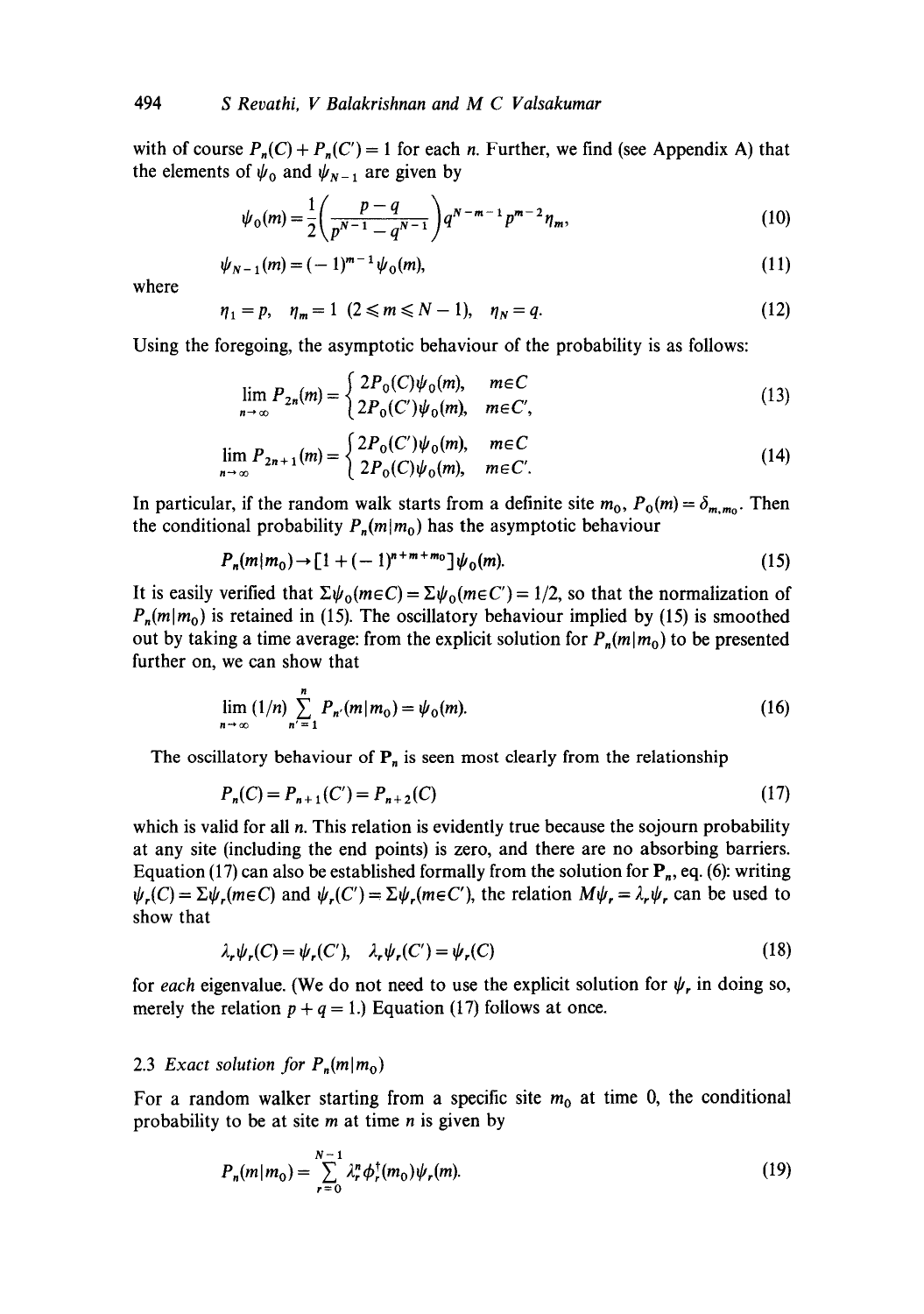It is convenient to separate the  $r = 0$  and  $r = N - 1$  contributions to the sum. Using the relations (8) and (11), we have

$$
P_n(m|m_0) = [1 + (-1)^{n+m+m_0}] \psi_0(m) + \sum_{r=1}^{N-2} \lambda_r^n \phi_r^{\dagger}(m_0) \psi_r(m). \tag{20}
$$

We see that the limit quoted in (16) follows because  $|\lambda_r| < 1$  for  $1 \le r \le N - 2$ .

*Unbiased random walk:* In this case,  $p = q = 1/2$  and  $\lambda_r = \cos \theta_r = \cos(r\pi/(N-1))$ . Using the expressions found in the Appendices for the eigenvectors of  $M$ , we obtain

$$
P_n(m|m_0) = \frac{\delta_m}{(N-1)} \left[ 1 + (-1)^{n+m+m_0} + 2 \sum_{r=1}^{N-2} \cos^n \theta_r \cos(m_0 - 1)\theta_r \cos(m_0 - 1)\theta_r \right],
$$
 (21)

where

$$
1\leqslant m,m_0\leqslant N
$$

and

$$
\delta_1 = \delta_N = 1/2, \quad \delta_m = 1 \text{ for } 2 \leq m \leq N - 1. \tag{22}
$$

We note that  $P_n(m|m_0)$  is not identically equal to  $P_n(m_0|m)$  in general on a finite chain, even in the absence of bias. On the other hand, since the chain has no preferred end (in the unbiased case), we must have the symmetry

$$
P_n(m|m_0) = P_n(m'|m'_0)
$$
\n(23)

where

$$
m'=N+1-m, \quad m'_0=N+1-m_0. \tag{24}
$$

This follows from our solution on observing that  $\cos(m'-1)\theta_r = (-1)^r \cos(m-1)\theta_r$ . and  $\delta_{m'} = \delta_m$ , for  $1 \le m \le N$ .

*Biased random walk:* Using the eigenvectors found in the Appendices, we get

$$
P_n(m|m_0) = \frac{1}{2} \eta_m \left( \frac{p-q}{p^{N-1} - q^{N-1}} \right) p^{m-2} q^{N-m-1} \left[ 1 + (-1)^{n+m+m_0} \right]
$$
  
+ 
$$
\frac{2}{(N-1)} \eta_m (\sqrt{p/q})^{m-m_0} \sum_{r=1}^{N-2} \frac{(2\sqrt{pq \cos \theta_r})^n}{(1 - 4pq \cos^2 \theta_r)} A(m_0) A(m) \quad (25)
$$

where  $\eta_m$  is as defined in (12), and

$$
A(m) = p\sin m\theta_r - q\sin(m-2)\theta_r,\tag{26}
$$

or, in a form that displays the correction to the unbiased case more clearly,

$$
A(m) = (\sin \theta_r) [\cos(m-1)\theta_r + (p-q)\cot \theta_r \sin(m-1)\theta_r]. \tag{27}
$$

It is easy to verify that  $P_n(m|m_0)$  is unchanged on letting  $m \rightarrow m'$ ,  $m_0 \rightarrow m'_0$  and simultaneously interchanging  $p$  and  $q$ .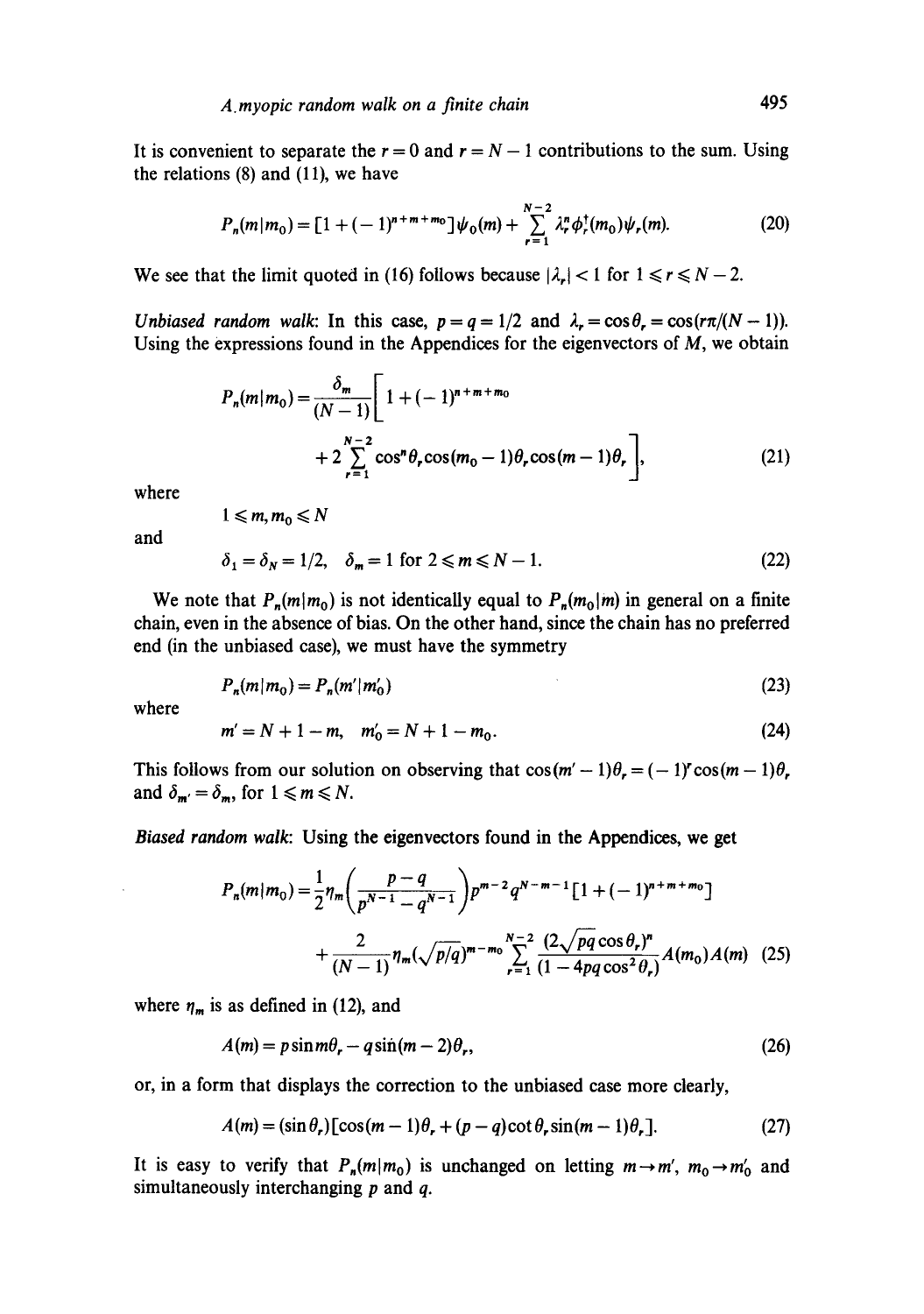#### 2.4 *The mean displacement*

The proper definition of the mean displacement of the random walker in  $n$  steps is as follows: Starting from a *uniformly* distributed initial point  $m_0$ , we require the mean value of  $j = m - m_0$ . Thus

$$
\langle j(n) \rangle = (1/N) \sum_{m,m_0} (m - m_0) P_n(m|m_0),
$$
 (28)

which reduces to

$$
\langle j(n) \rangle = (1/N) \sum_{m,m_0} m P_n(m|m_0) - (N+1)/2.
$$
 (29)

The factor  $1/N$  in (28) represents the distribution of  $m_0$  for both biased and unbiased walks. It is clear intuitively that  $\langle j(n) \rangle$  must vanish identically in the absence of bias. This is established quite simply from (28) by changing variables to m' and  $m'_0$  in the summations, and using the symmetry expressed in (23).

For the biased walk, we can write down an explicit expression for  $\langle j(n) \rangle$ . What is of interest is its asymptotic (large  $n$ ) behaviour. Using (15) for the asymptotic behaviour of  $P_n(m|m_0)$  and eq. (10) for  $\psi_0(m)$ , we find that

$$
\langle j(n) \rangle \rightarrow \frac{Np^{N-1} - q^{N-1}}{p^{N-1} - q^{N-1}} - \frac{1}{2(p-q)} - \frac{(N+1)}{2} + \frac{[1 - (-1)^N](-1)^n(p-q)}{4N}.
$$
\n(30)

Thus for *odd* values of  $N$ ,  $\langle j(n) \rangle$  oscillates asymptotically about a mean value in successive time steps, with an amplitude proportional to the bias and inversely proportional to the size  $N$  of the chain.

#### 2.5 *The mean squared displacement*

This is defined in an analogous manner, namely,

$$
\langle j^2(n) \rangle = (1/N) \sum_{m,m_0} (m - m_0)^2 P_n(m|m_0).
$$
 (31)

For simplicity, let us consider the unbiased case. We then have

$$
\psi_0(1) = \psi_0(N) = 1/2(N-1), \quad \psi_0(m) = 1/(N-1) \quad (2 \le m \le N-1) \tag{32}
$$

The asymptotic behaviour of  $\langle i^2(n) \rangle$  is found to be

$$
\langle j^2(n) \rangle \rightarrow \frac{1}{6} (N^2 - N + 1) - \frac{(-1)^n}{4N(N-1)} [(-1)^N (2N-1) + 1].
$$
 (33)

The mean squared displacement in this random walk therefore oscillates eventually about the value  $(N^2 - N + 1)/6$ , with an amplitude  $1/2(N - 1)$  for even N and  $1/(2N)$ for odd N. In contrast, for the usual reflecting boundary conditions one finds that (Khantha and Balakrishnan 1983)

$$
\lim_{n\to\infty}\langle j^2(n)\rangle=\frac{1}{6}(N^2-1). \tag{34}
$$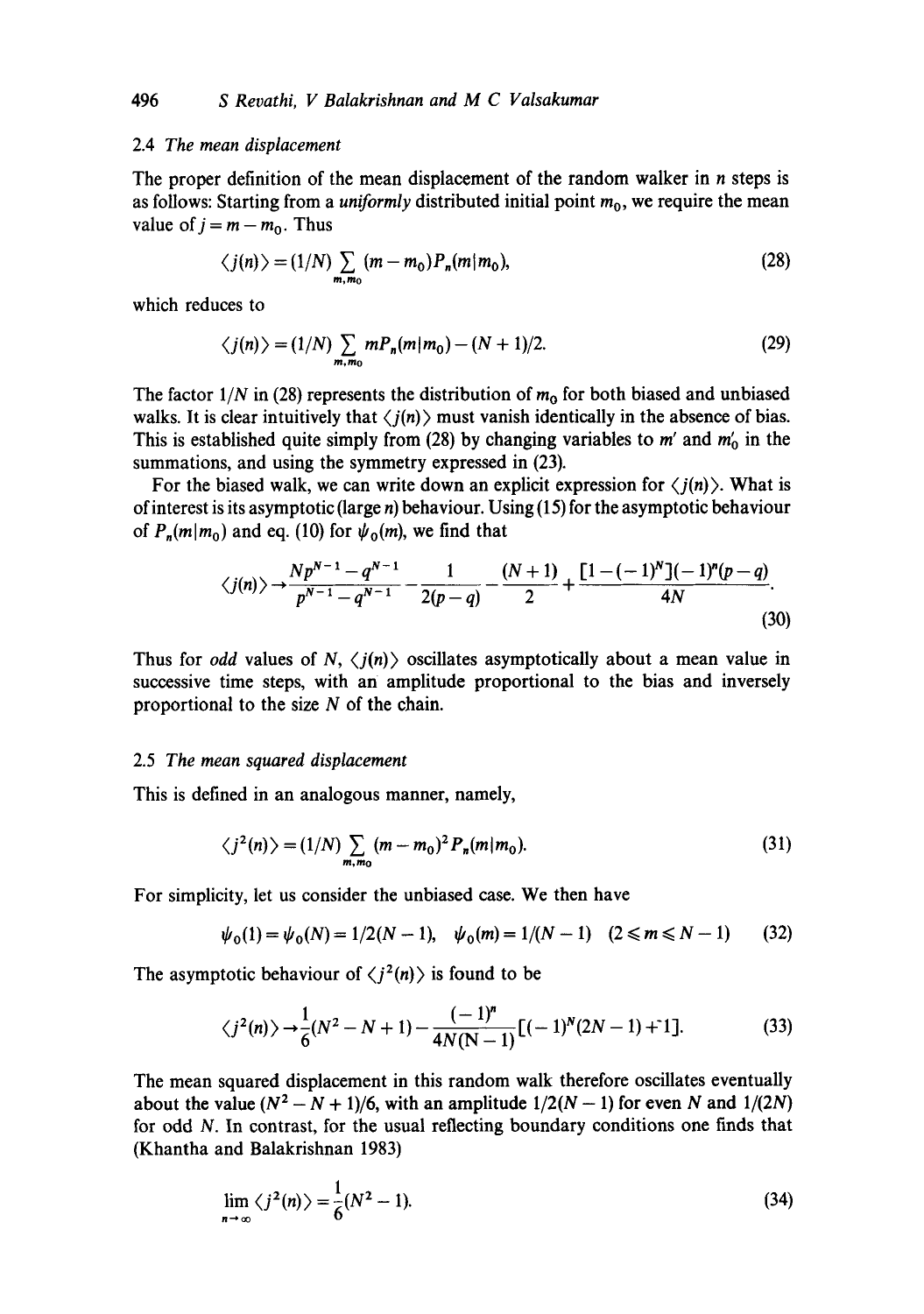The generating function of  $\langle j^2(n) \rangle$ , given by  $\Sigma_{n=0}^{\infty} z^n \langle j^2(n) \rangle$ , can be computed from our solution for  $P_n(m|m_0)$ , and the discrete analog of a frequency-dependent diffusion coefficient on the chain can be determined. We do not give these expressions here, as they have no unexpected features.

### **3. The continuum limit**

#### 3.1 *Random walk in continuous time*

We find first the continuous-time limit of the random walk under consideration. This is done in the usual manner. We assume that the jumps of the walker are uncorrelated with each other, and are governed by a stationary Poisson process with a mean rate 2*W*. The probability of a transition out of any site in an infinitesimal time interval  $\Delta t$  is then 2W $\Delta t$ , while that of no jump out of the site in the same interval is  $(1 - 2W\Delta t)$ . We note that a nonzero sojourn probability at a site thus appears in the limit of continuous time, even if  $p + q = 1$ . This fact is responsible for the disappearance of the oscillatory features of the discrete-time random walk that arise from the periodicity of the Markov chain, once we pass to the limit of continuous time.

Denoting  $P_n(m)$  by  $P(m, t)$  where  $n\Delta t = t$ , and taking the limit  $n \to \infty$ ,  $\Delta t \to 0$ , we get the following rate equation for  $P(t) = (P(1, t), \ldots, P(N, t))^T$ :

$$
\dot{\mathbf{P}}(t) = 2W(M - I)\mathbf{P}(t),\tag{35}
$$

where I is the  $(N \times N)$  unit matrix, and M is the same tridiagonal matrix as before (eq. (3)). The Laplace transform  $\tilde{P}(u)$  is then given by

$$
\tilde{\mathbf{P}}(u) = (u + 2W - 2WM)^{-1}\mathbf{P}_0
$$
\n
$$
= \sum_{r=0}^{N-1} [u + 2W(1 - \lambda_r)]^{-1} (\phi_r^{\dagger} \mathbf{P}_0) \psi_r.
$$
\n(36)

As already mentioned, the oscillatory behaviour of the probability distribution is no longer present. The eigenvalue  $\lambda_{N-1} = -1$  merely corresponds, now, to the fastest  $(= 4W)$  of the relaxation rates governing the approach of the probability distribution to a unique stationary value, given by

$$
\lim_{t \to \infty} \mathbf{P}(t) = \operatorname{Res}_{(u=0)} \tilde{\mathbf{P}}(u) = \psi_0.
$$
\n(37)

As  $\lambda_r$ ,  $\phi_r^{\dagger}$  and  $\psi_r$ , have been found already, we have an explicit solution for  $P(m, t|m_0)$ . We write it down for the unbiased ease:

$$
P(m, t|m_0) = \frac{\delta_m}{(N-1)} \left[ 1 + (-1)^{m+m_0} e^{-4Wt} + 2 \sum_{r=1}^{N-2} \cos(m_0 - 1)\theta_r \cos(m - 1)\theta_r \exp\{-2Wt(1 - \cos\theta_r)\} \right],
$$
\n(38)

where  $1 \le m, m_0 \le N$ , and  $\delta_1 = \delta_N = 1/2$ ,  $\delta_m = 1$  for  $2 \le m \le N - 1$ . The asymptotic stationary distribution is given by  $\delta_{m}/(N-1)$  (as may be deduced directly from detailed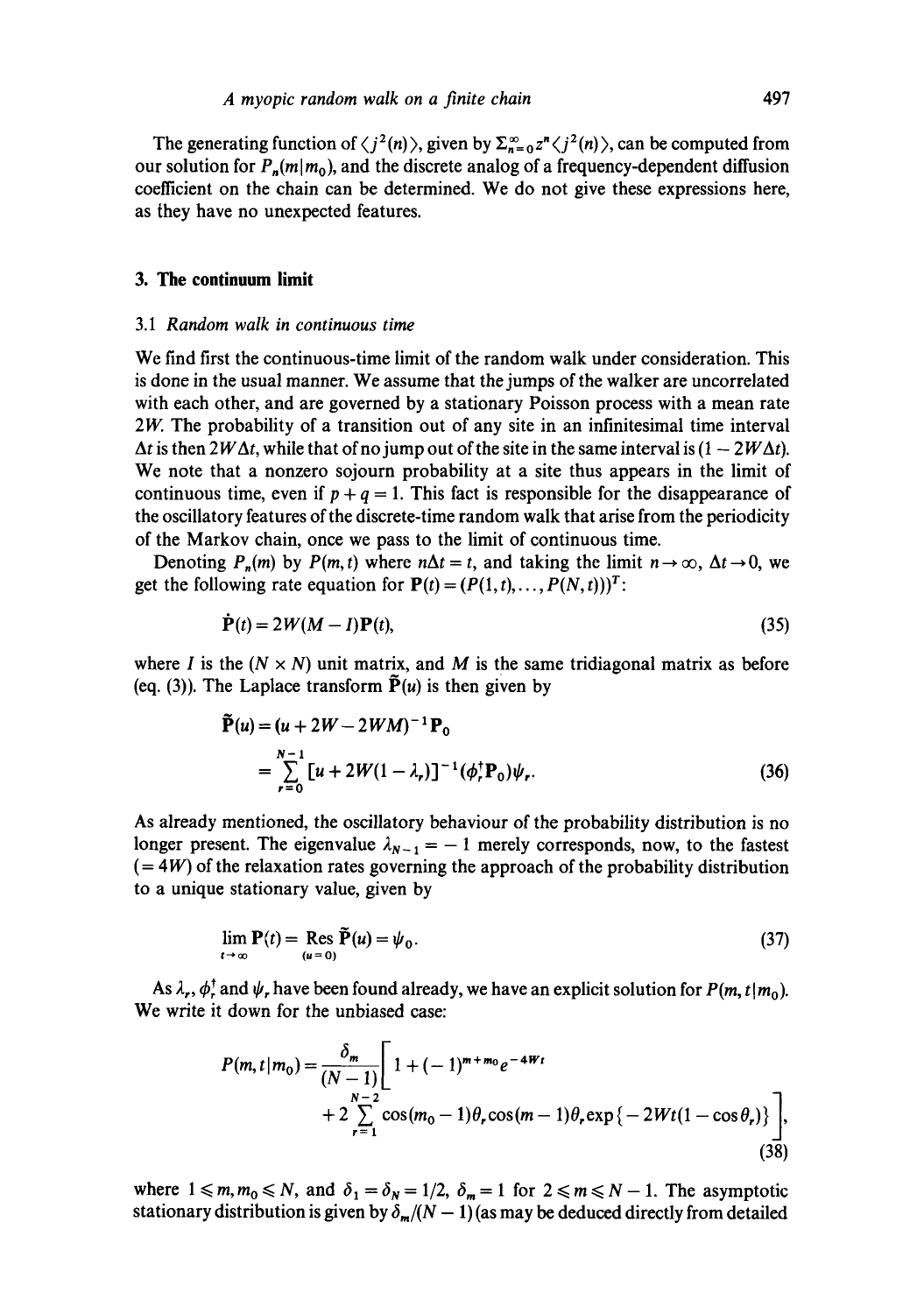balance): while the oscillatory behaviour is no longer present, the relative 'depletion' of the end points 1 and  $N$  in the stationary state owing to the myopic boundary conditions continues to occur.

The summation (over  $r$ ) can be performed to obtain closed-form expressions for the transform  $\tilde{P}(m, u|m_0)$  in both the biased and unbiased cases. These are somewhat lengthy, and will not be given here. However, for the sake of explicit comparison with the case of reflecting boundaries, let us consider the special case  $m_0 = 1$ ,  $m = N$  for the unbiased walk  $-$  i.e., the transform of the probability of starting at one end of the chain and reaching the other at time t. Defining the variable

$$
\xi = \cosh^{-1}(1 + u/2W),\tag{39}
$$

we have found in earlier work (Khantha and Balakrishnan 1983) that, for reflecting barriers at the ends of the chain,

$$
\tilde{P}(N, u|1) = \sinh \xi / u \sinh N \xi. \tag{40}
$$

In the present case (of 'myopic' boundary conditions),

$$
\tilde{P}(N, u|1) = 1/2W \sinh \xi \sinh (N - 1)\xi. \tag{41}
$$

#### 3.2 *Continuous space limit*

Next, we may pass to the limit of continuous space as well as continuous time: diffusion on a finite line segment  $[0, L]$  with "myopic boundary conditions". Introducing the lattice spacing a, we set  $m_0 a = x_0$ ,  $ma = x$ ,  $Na = L$  and  $Wa^2 = D$  (the diffusion constant), and take the limit  $W \to \infty$ ,  $a \to 0$  such that  $x_0$ , x, L are finite. (For simplicity, we shall present here only the unbiased case.) The probability *density*   $P(x, t|x_0) = \lim_{h \to 0} (1/a) P(m, t|m_0)$ . From the fact that

$$
\lim 2Wt(1 - \cos \theta_r) = r^2 \pi^2 Dt/L^2
$$
 (42)

we find (using eq. (38)), in the case  $2 \le m, m_0 \le N - 1$ ,

$$
P(x, t | x_0) = (1/L) \sum_{r=-\infty}^{\infty} \cos(r\pi x_0/L) \cos(r\pi x/L) \exp(-r^2 \pi^2 Dt/L^2)
$$
 (43)

for  $x_0, x \in [0, L]$ . The corresponding Laplace transform (the Green function for this diffusion problem) works out to

$$
\tilde{P}(x, u|x_0) = \frac{\cosh\left[(L-x_>)\sqrt{u/D}\right]\cosh\left[x_<\sqrt{u/D}\right]}{\sqrt{uD}\sinh\left[L\sqrt{u/D}\right]},\tag{44}
$$

where  $x_{-} = min(x_0, x)$  and  $x_{>} = max(x_0, x)$ .

The density found above is correctly normalized, and the stationary density is *l/L,*  as expected. In fact, the solution found above is precisely that obtained (Khantha and Balakrishnan 1983a) in the case of unbiased diffusion on the line segment  $[0, L]$ with reflecting boundary conditions, i.e.,  $\frac{\partial P}{\partial x} = 0$  at  $x = 0$  and at  $x = L$ . In the limit of continuous time *and* space, therefore, the difference between myopic and reflecting boundaries vanishes altogether. This conclusion remains valid for biased diffusion as well.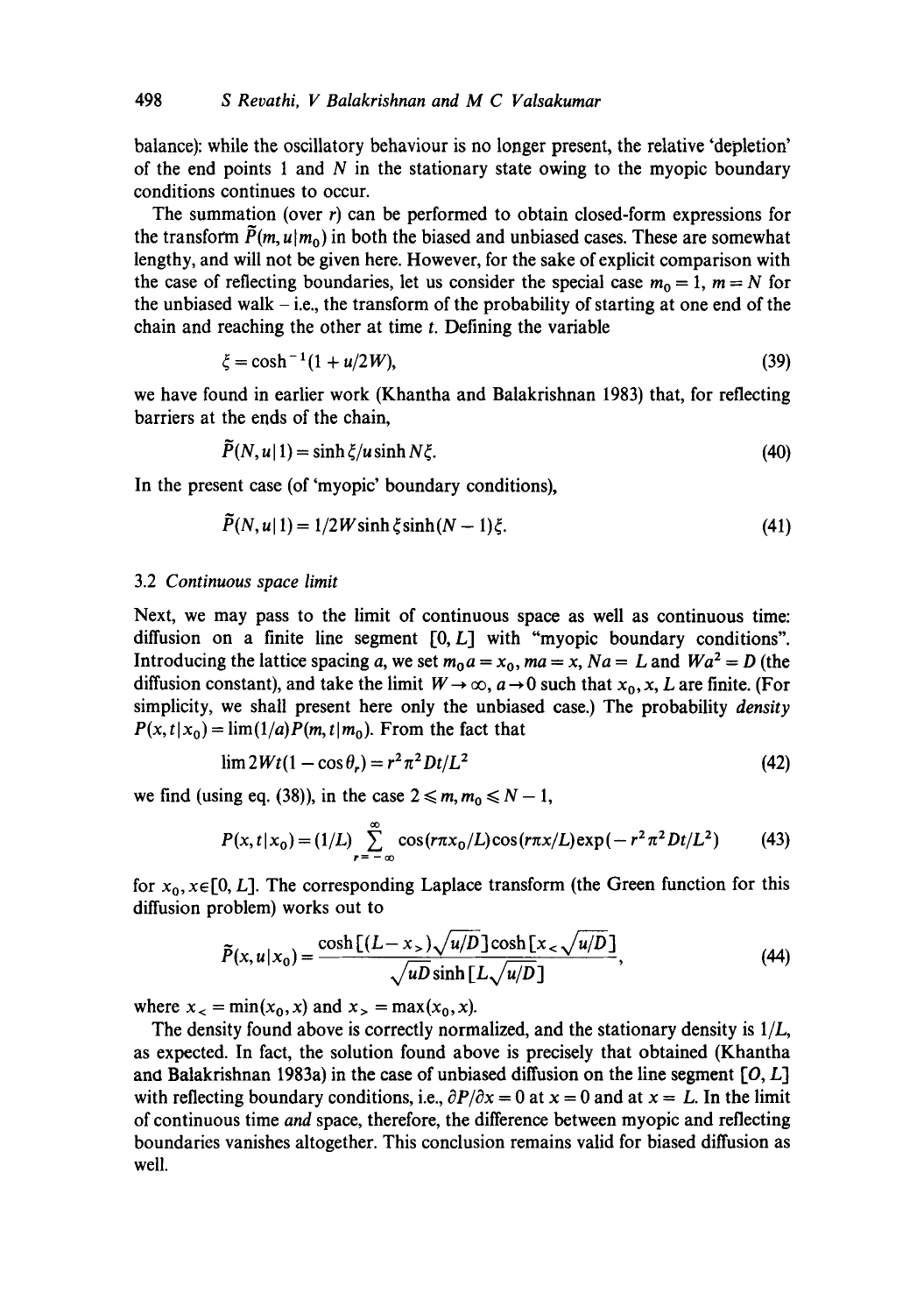### **4. First passage times**

Finally, we examine the differences between reflecting and myopic ends with regard to the first passage time from  $m_0$  to  $m(> m_0)$ . (The nature of the barrier at the other end, N, is evidently irrelevant in this context.) Considering the discrete-time random walk first, we note that general expressions are known (Murthy and Kehr 1989) for the mean (and higher moments) of the first passage time required. For the sake of illustration, let us consider first passage from one end of the chain to the other ( $m_0 = 1$ ,  $m = N$ ). Denoting the first passage time by  $t_{1N}$ , we find the following results for the mean  $\langle t_{1N} \rangle$ .

With a 'myopic' boundary at site 1, in the unbiased case we find

$$
\langle t_{1N} \rangle = (N-1)^2,\tag{45}
$$

while a reflecting boundary gives

$$
\langle t_{1N} \rangle = N(N-1). \tag{46}
$$

For a biased random walk, we find in the myopic case

$$
\langle t_{1N} \rangle = \frac{(N-1)}{(p-q)} + \frac{2pq}{(p-q)^2} [(q/p)^{N-1} - 1], \tag{47}
$$

while a reflecting barrier leads to

$$
\langle t_{1N} \rangle = \frac{N}{(p-q)} + \frac{p}{(p-q)^2} [(q/p)^N - 1]. \tag{48}
$$

It is verified easily that  $\langle t_{1N} \rangle_{\text{myopic}} < \langle t_{1N} \rangle_{\text{refl}}$ , as we should expect on physical grounds.

In the continuous-time limit, we obtain exactly the same expressions as in (45)-(48), multiplied by the factor  $(2W)^{-1}$  which is the natural unit of time in the problem. Moreover, a very compact expression can be derived for the Laplace transform of the probability density  $Q(m, t|m_0)$  of the time of first passage from  $m_0$  to m, using the renewal equation (Siegert 1951; Montroll and West 1979)  $\tilde{P}(m_1, u|m_0) = \tilde{P}(m_1, u|m)$  $Q(m, u|m_0)(m_0 < m \le m_1)$  that holds good for the Markovian random walk under consideration. Taking the unbiased case for illustration, we find the result (valid for  $1 \leqslant m, m_0 \leqslant N$ 

$$
Q(m, u|m_0) = \cosh(m-1)\xi/\cosh(m_0-1)\xi\tag{49}
$$

where  $\cosh \xi = 1 + u/2W$  as defined in (39). Given this closed-form expression for the Laplace transform (or generating function) of the first passage time density, the various moments of the first passage time can be computed in a straightforward manner. It is of interest to note, finally, that the corresponding expression in the case of a reflecting boundary is (Khantha and Balakrishnan 1983)

$$
\tilde{Q}(m, u|m_0) = \cosh(m - \frac{1}{2})\xi/\cosh(m_0 - \frac{1}{2})\xi.
$$
 (50)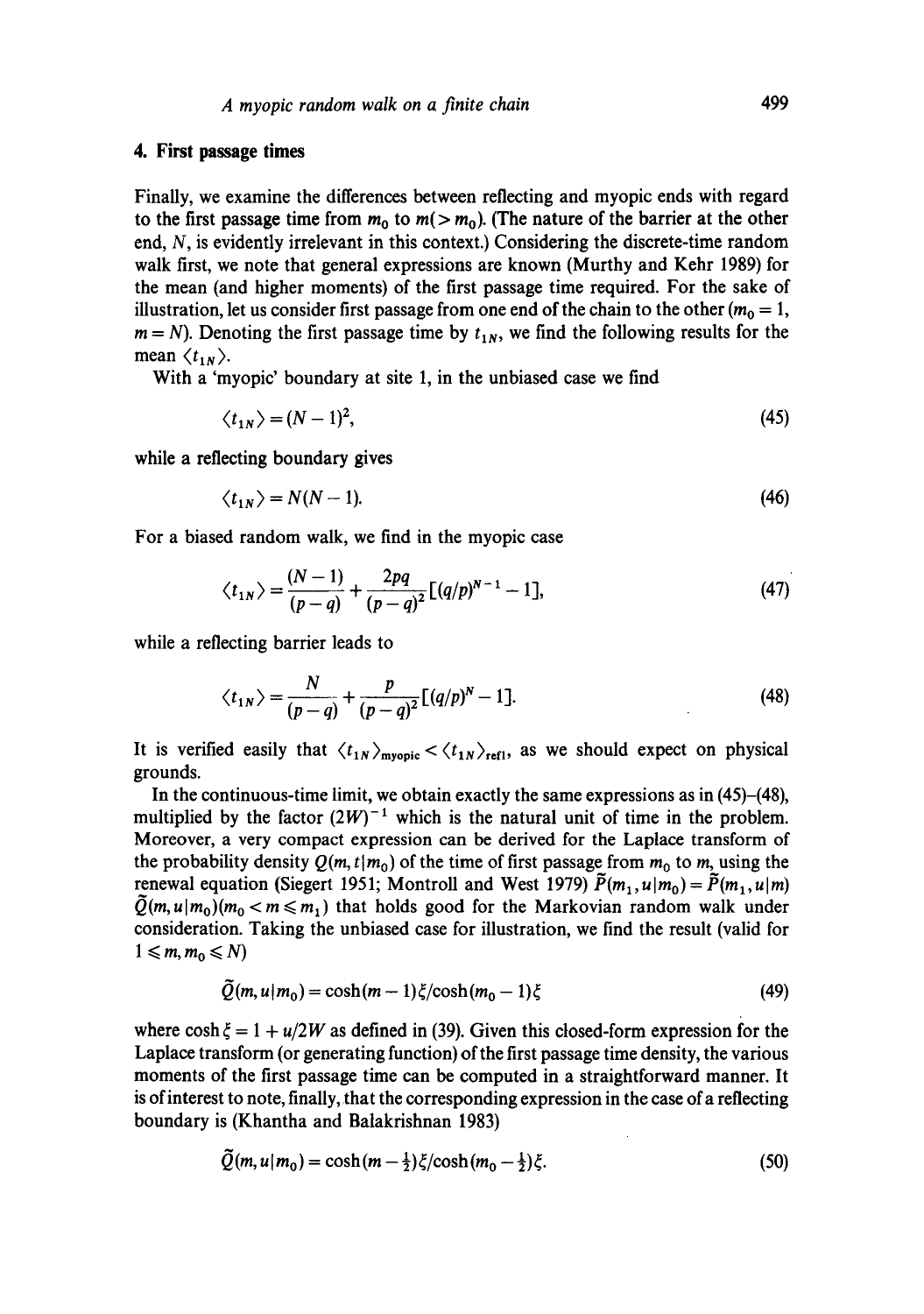### **5. Concluding remarks**

We have already described, in the Introduction and in the subsequent sections, some of the interesting features of the biased random walk of a myopic walker on a finite chain. We note that other problems involving a finite Markov chain of period two  $(i.e., + 1 and - 1 are the two eigenvalues of the transition matrix with modulus unity)$ have been well studied, the most notable one being the Ehrenfest urn model (Kac 1947; Cox and Miller 1972). In the language of random walks, this model corresponds to a myopic random walker on a finite chain of  $(2N + 1)$  sites,  $m = -N, \ldots, +N$ , such that there is a symmetric, site-dependent bias towards the central site 0, simulating a harmonically bound random walker. The uniformly biased walk we have considered has no such symmetry, of course.

It is worth mentioning that the myopic boundary condition we have used may be regarded as a combination of the usual reflecting boundary condition together with an appropriate source term. At sites 1 and 2, for instance, we have  $P_{n+1}(1) = qP_n(2)$ ,  $P_{n+1}(2) = P_n(1) + qP_n(3)$ . For the usual reflecting boundary (imagined to be implemented by placing a reflector at the position 1/2), we would have  $P_{n+1}(1) = qP_n(1) + qP_n(2)$ , while  $P_{n+1}(2) = pP_n(1) + qP_n(3)$ . Hence the behaviour at the terminal site can be taken into account by supplementing the standard equation  $P_{n+1}(m) = pP_n(m-1) + p$  $qP_n(m + 1)$ , considered to hold good at  $m = 1$  as well, with the *boundary condition*  $qP_n(1) = pP_n(0)$ . Clearly, this does not suffice for the myopic random walk. What is needed here is the boundary condition above *together* with a 'source' term  $S_n = qP_n(1)$ , to enable us to write the evolution equation as  $P_{n+1}(m) = pP_n(m-1) + qP_n(m+1) +$  $S_n(\delta_{m,2}-\delta_{m,1})$ . This helps us see, too, why the extra contribution vanishes in the spatial continuum limit. On the other hand, the 'myopic boundary' we have considered is sometimes simply called a reflecting boundary (Chandrasekhar 1943; Cox and Miller 1972). (Of course, no confusion should arise once the transition matrix concerned is specified explicitly.) We see, however, that it is really a combination of a reflector and a source, in the sense described above. Another useful insight is afforded by a comparison of the first passage time distributions, eqs (49) and (50). The latter equation, valid for the reflecting barrier, shows explicitly how the physical situation may be regarded as a reflector placed at the position  $1/2$ . In contrast, eq. (49) suggests that the myopic walker sees a reflector at the site 1 itself--in the sense that, having arrived at 1, an attempt to reach site 0 bounces the walker off the reflector (at 1) into the site 2. It is in *this* sense that the 'myopic' case we have considered can also be called a random walk in the presence of reflecting ends.

Interesting new features emerge in myopic walks in higher dimensions. Results on such walks in two dimensions will be presented elsewhere.

### **Appendix A**

### *Symmetrization of M and normalization of eigenvectors*

The procedure we adopt is as follows. Let the (yet-to-be normalized) right eigenvector corresponding to the largest eigenvalue ( $\lambda_0 = 1$ ) of M be the column vector

$$
\psi'_0 = (1, \psi'_0(2), \psi'_0(3), \dots, \psi'_0(N))^T.
$$
\n(A.1)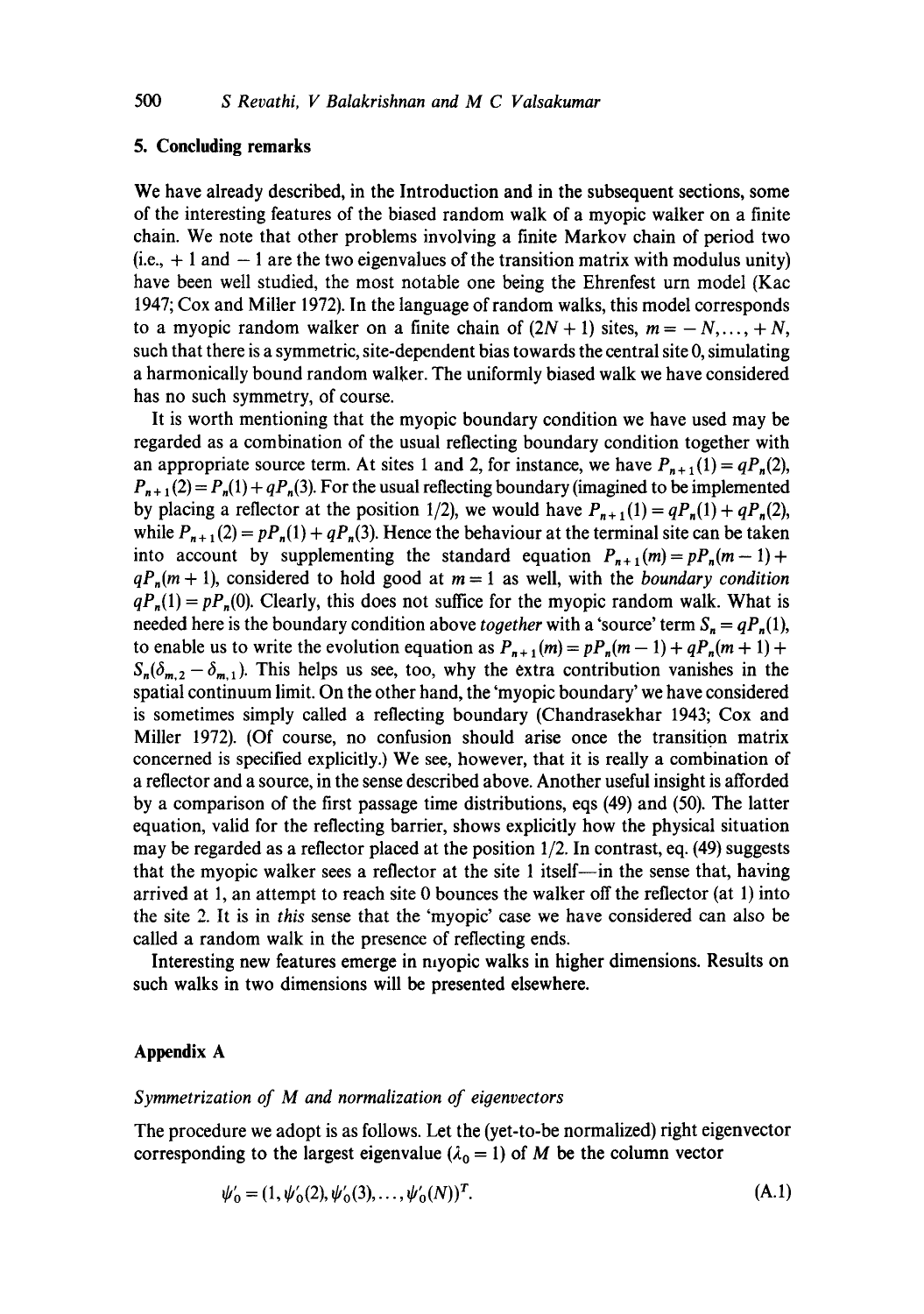By the Perron-Frobenius theorem (Gantmacher 1959, Cox and Miller 1972), all the elements  $\psi_0(m)$  can be chosen to be positive quantities. Consider the hermitian, diagonal matrix S with elements

$$
S_{mk} = \left[\psi_0'(m)\right]^{1/2} \delta_{mk}.\tag{A.2}
$$

Then  $V = S^{-1} MS$  is tridiagonal, real and symmetric, with elements

$$
V_{mk} = \left[\psi_0'(k)/\psi_0'(m)\right]^{1/2} M_{mk}.\tag{A.3}
$$

 $V$  and  $M$  have the same set of eigenvalues, and the eigenvectors of  $V$  can be used to form an orthonormal basis. If  $V_{\chi} = \lambda_r \chi_r$ , then  $S_{\chi} = \psi_r$ , and  $\chi_r^r S^{-1} = \phi_r^r$  are the corresponding right and left eigenvectors of M. The normalization  $\chi^{\dagger}_{\nu} \chi^{\dagger}_{\nu} = 1$ implies  $\phi^{\dagger}_{\nu} \psi_r = \psi^{\dagger}_{\nu} S^{-2} \psi_r = 1$ , which can be used to normalize the eigenvectors of M (the latter thus form a bi-orthogonal set of vectors):

Suppose

$$
\psi_r' = (1, \psi_r'(2), \dots, \psi_r'(N))^T
$$
\n
$$
(A.4)
$$

is the unnormalized right eigenvector corresponding to the eigenvalue  $\lambda_r(r=$  $0, 1, \ldots, N - 1$ . Then the left eigenvector is

$$
\phi_r^{\dagger} = \psi_r^{\dagger} S^{-2} = (1, \psi_r^{\prime*}(2)/\psi_0(2), \dots, \psi_r^{\prime*}(N)/\psi_0^{\prime}(N)). \tag{A.5}
$$

Hence the inner product  $\phi_r^{\dagger} \psi_r$  (no summation over r) is

$$
\phi_r^{\dagger} \psi_r' = 1 + \sum_{l=2}^{N} |\psi_r'(l)|^2 / \psi_0'(l)
$$
\n
$$
= c_r, \text{say.}
$$
\n(A.6)

We then define the normalized eigenvector  $\psi_r$  by

$$
\psi_r = \psi'_r/c_r, \tag{A.7}
$$

**so that** 

$$
\phi_r^{\dagger} \psi_l = \delta_{r,l}. \tag{A.8}
$$

Of course, the normalization constant c, may be 'apportioned' between  $\phi^{\dagger}$ , and  $\psi$ , in any manner we please, without affecting physical quantities—except that in the case when the eigenvalue  $+1$  corresponds to a unique equilibrium distribution, the right eigenvector  $\psi_0$  must correspond to the actual probability distribution  $P_n$  in the limit  $n \to \infty$ , which means that we must have  $\sum_{m} \psi_0(m) = 1$ . In the problem at hand, this consideration requires us to normalize  $\psi'_0$  and  $\psi'_{N-1}$  according to  $\psi_0 = \psi'_0/c_0$ ,  $\psi_{N-1} = \psi'_{N-1}/c_{N-1}$ . For uniformity, we normalize the rest of the eigenvectors as well in the same manner, i.e., as in eq. (A.7).

## **Appendix B**

### *Expressions for the eioenvectors*

The eigenvalues of M are found to be

$$
\lambda_0 = 1, \quad \lambda_{N-1} = -1, \quad \lambda_r = 2(pq)^{1/2} \cos \theta, \quad (1 \le r \le N-2),
$$
\n(B.1)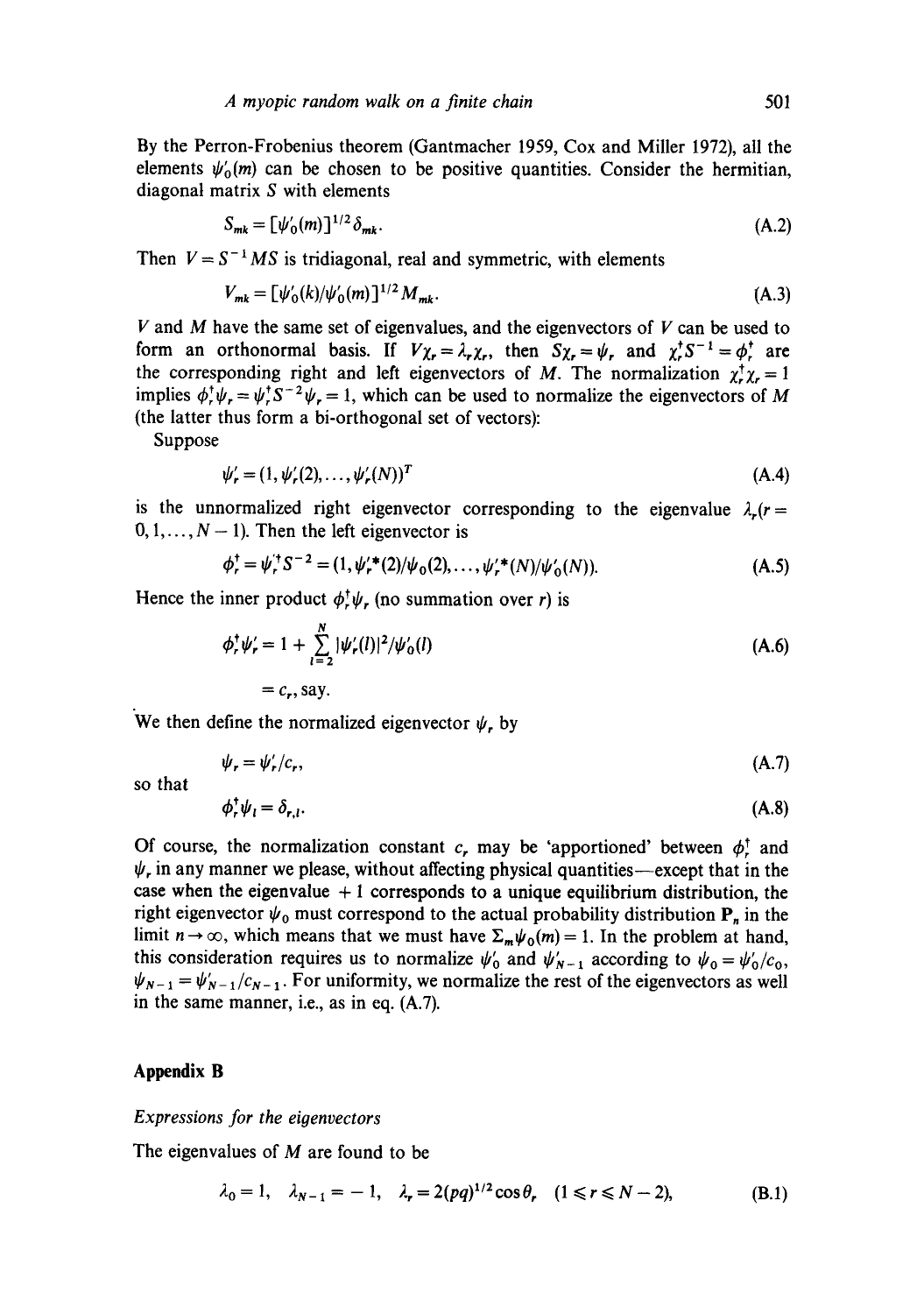### 502 *S Revathi, V Balakrishnan and M C Valsakumar*

where  $\theta_r = r\pi/(N - 1)$ . It is easy to show that

$$
\psi_0' = (1, 1/q, p/q^2, \dots, p^{N-3}/q^{N-2}, p^{N-2}/q^{N-2})^T
$$
 (B.2)

and that

$$
\psi'_{N-1}(m) = (-1)^{m-1} \psi'_{0}(m). \tag{B.3}
$$

Hence  $S_{mk} = [\psi_0'(m)]^{1/2} \delta_{mk}$  leads to the left eigenvectors

$$
\phi_0^{\dagger} = \psi_0' S^{-2} = (1, 1, ..., 1)
$$
 (B.4)

and

$$
\phi_{N-1}^{\dagger} = (1, -1, 1, \dots, (-1)^{N-1}).
$$
\n(B.5)

Further,

$$
\phi_0^{\dagger} \psi_0' = c_0 = \frac{2}{q^{N-2}} \left( \frac{p^{N-1} - q^{N-1}}{p-q} \right)
$$
 (B.6)

and also  $c_{N-1} = c_0$ . Thus the normalized eigenvectors  $\psi_0$  and  $\psi_{N-1}$  are given by

$$
\psi_0 = \frac{1}{2} \left( \frac{p-q}{p^{N-1} - q^{N-1}} \right) (q^{N-2}, q^{N-3}, pq^{N-4}, \dots, p^{N-3}, p^{N-2})^T, \quad (B.7)
$$

$$
\psi_{N-1}(m) = (-1)^{m-1} \psi_0(m). \tag{B.8}
$$

For the rest of the eigenvectors  $(r = 1, 2, ..., N - 2)$ , we find

$$
\psi'_r(1) = 1 \text{ (by construction)},
$$
\n
$$
\psi'_r(m) = (\sqrt{p/q})^{m-1} (1/p) [\cos(m-1)\theta_r + (p-q)\cot\theta_r \sin(m-1)\theta_r]
$$
\n
$$
(2 \le m \le N-1),
$$
\n
$$
\psi'_r(N) = (-1)^r (\sqrt{p/q})^{N-3}.
$$
\n(B.9)

The corresponding left eigenvectors  $\phi_r^{\dagger}(1 \leq r \leq N-2)$  therefore have elements

$$
\phi_r^{\dagger}(m) = (\sqrt{q}/p)^{m-1} [\cos(m-1)\theta_r + (p-q)\cot\theta_r \sin(m-1)\theta_r],
$$
  
(1 \le m \le N). (B.10)

In particular,

$$
\phi_r^{\dagger}(1) = 1, \phi_r^{\dagger}(2) = 2(pq)^{1/2} \cos \theta_r, \phi_r^{\dagger}(N) = (-1)^r (\sqrt{q/p})^{N-1}.
$$
 (B.11)

Hence, for  $1 \le r \le N-2$ , the normalization constant  $c_r = \phi_r^{\dagger} \psi_r^{\dagger}$  becomes, after simplification,

$$
c_r = (N-1)\left(\frac{1-4pq\cos^2\theta_r}{2p\sin^2\theta_r}\right).
$$
 (B.12)

The corresponding normalized right eigenvectors are then given by  $\psi_r = \psi'_r/c_r$ , as indicated in (A.7).

For ready reference, we write down the expressions to which the results above